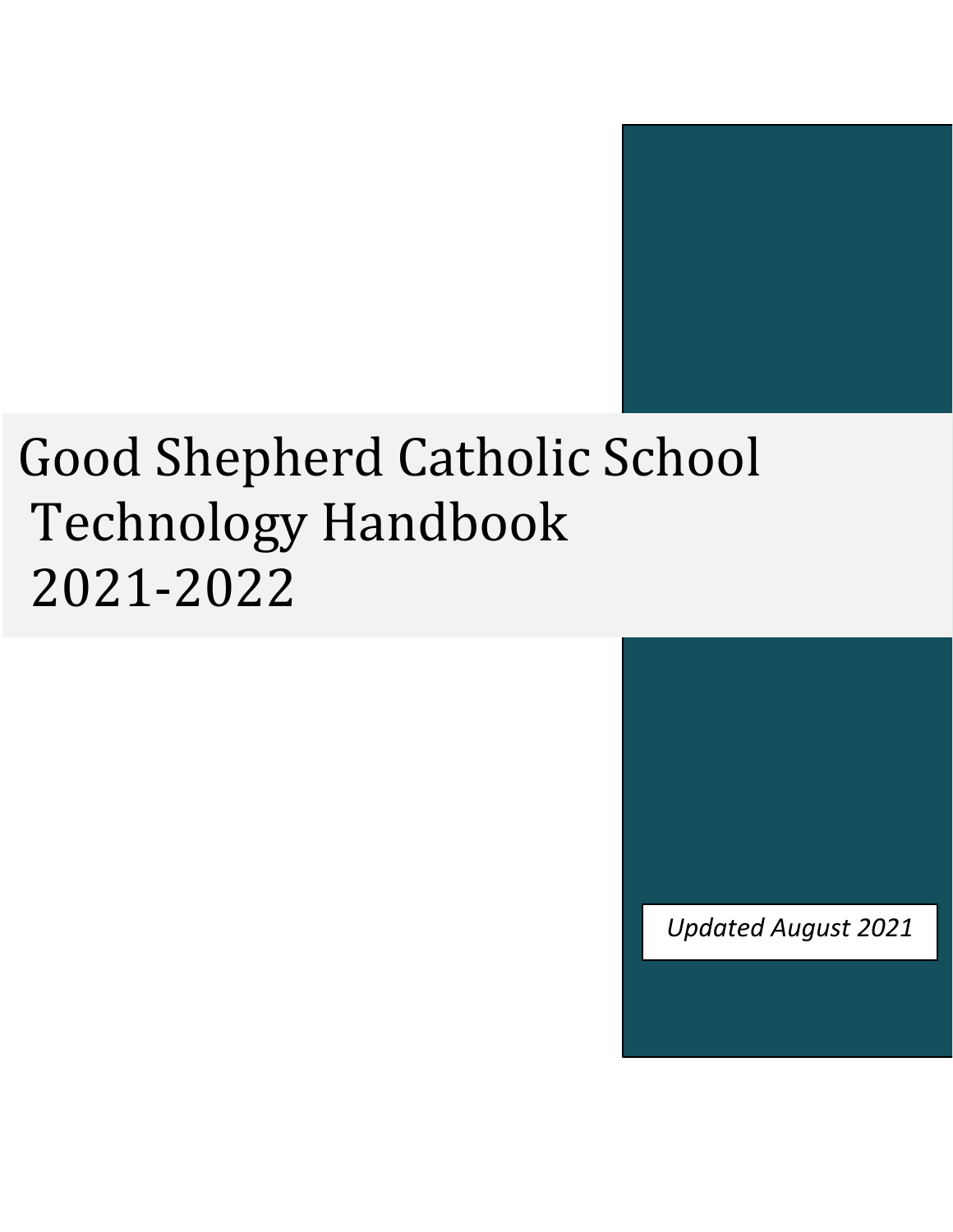# **Good Shepherd Catholic School 2021-2022**

# *Electronic Device Policies, Procedures, and Information for Students and Parents*

The goal of the Chromebook implementation at Good Shepherd School is to provide tools and resources to the 21<sup>st</sup> century learner. Excellence in education requires technology to be seamlessly integrated throughout the educational program.

The policies, procedures, and information within this document apply to all electronic devices used at the school whether they are property of Good Shepherd School or personal property of the student. Teachers may set additional usage requirements for their own classrooms. Good Shepherd School reserves the right to modify or change the procedures to adapt to new circumstances. If changes are to be made, notice will be given no later than when the change is put into effect.

These policies are here to protect the students, parents, and teaching staff at Good Shepherd School and are developed with great thought and care. We care most about educating the students, and keeping them safe while doing so.

## **Chromebooks**

- Chromebooks will be available for use in the classroom for students in grades K-8.
- Students will be given their Chromebook at the start of the school year and will be allowed to take it home to complete schoolwork, assignments, and other school projects.
- Chromebooks will be returned to the school at the end of each school year (they will not go home over Christmas Break, Spring Break, or the summer).
- Since the device is owned by the school, the school will reserve the right to take the Chromebook at any time and to review its contents. Should the school's device be used inappropriately at home, the school is permitted to revoke the privilege of home use.

# **Using Chromebooks at School**

- Chromebooks are to be fully charged and ready to use when arriving at school.
- Chrombebooks must be kept put away out of sight until permission or instruction is given to have them out.
- If permitted by the teacher, Chromebooks can be used during free time. No violent games, no pornographic content, no social media access, no chat rooms.
- Sound must be muted at all times unless permission is given for instructional purposes.
- Use of communication or Social Media apps is strictly prohibited while at school.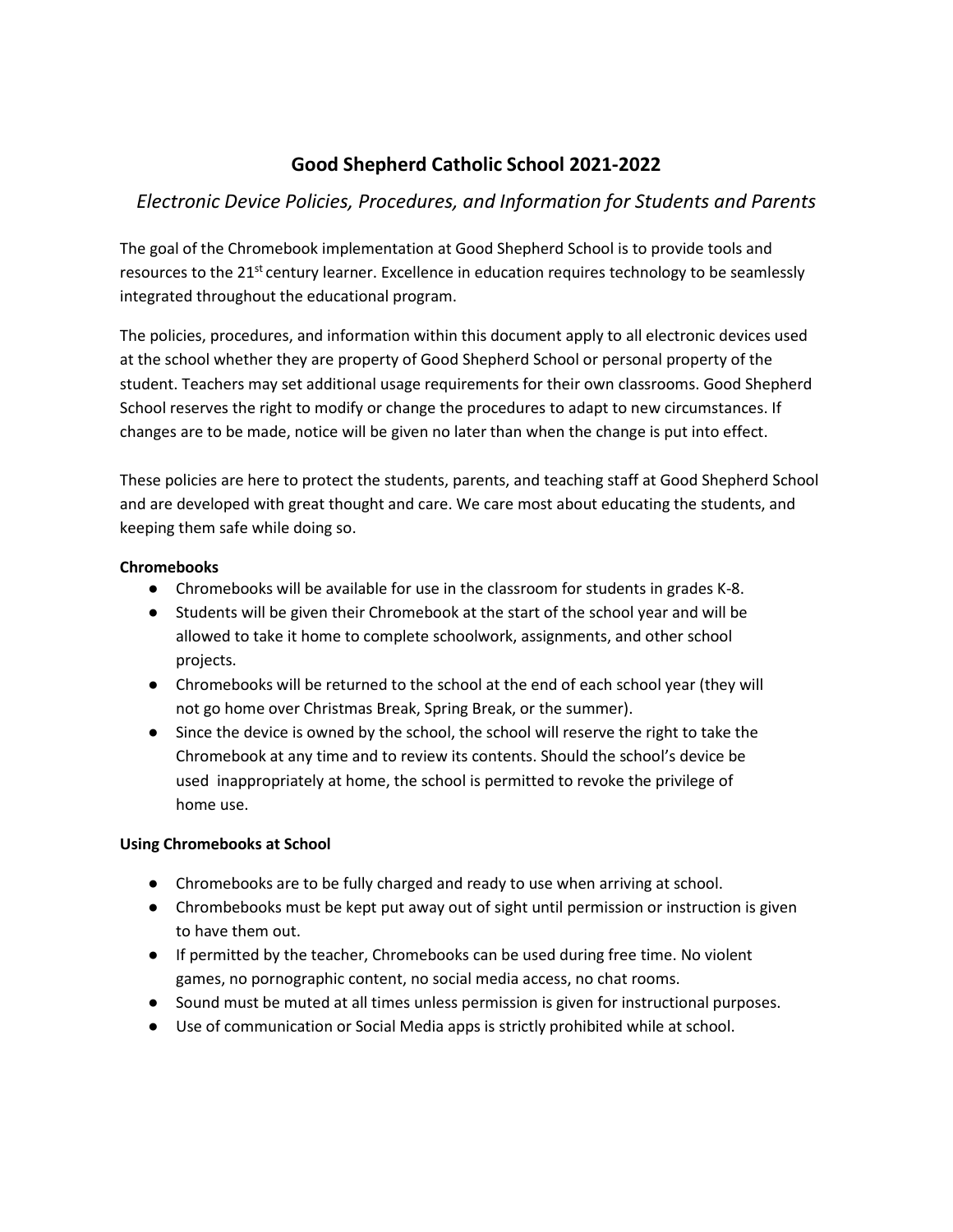#### **Saving/Backing up Work**

- Students will be responsible for their own work as they would be if they only used paper and pencil. Students will be instructed on how to save their work properly.
- Good Shepherd School is not responsible if content is inaccessible due to network problems or blocked by the firewall. Students should have copies of any work due on a particular day saved directly to their device, cloud service, or to a flash drive. Students are responsible for backing up their own files. If there is a problem requiring the device to be reset, Good Shepherd School reserves the right to reset the device to a factory state in order to maintain functionality of the device, or protect our own network and devices without the immediate consent of the student or their parents.

#### **Pre-Installed Software**

- Good Shepherd School will pre-install all required software at the beginning of the year and maintain that software throughout the year.
- Students may NOT delete, uninstall, or reinstall any preloaded content, including the configuration profile.
- Any devices that are rooted, jailbroken, or otherwise modified outside of factory or Good Shepherd School specification will be confiscated, wiped, and returned to the student.

#### **Random Inspection and Maintenance**

● Periodically, school personnel may collect devices for maintenance and inspection..

#### **Usage Expectations**

- Students will use computers/devices in a responsible and ethical manner.
- Students will obey general school rules concerning behavior and communication that apply to Chromebook/computer use.
- Students will help Good Shepherd School protect its computer system/devices by contacting a teacher about any security problems they may encounter.
- Students should always turn off and secure their Chromebook after they are done working to protect their work and information.
- If a student should receive an email containing inappropriate or abusive language or if the subject matter is questionable, he or she must turn their Chromebook in to the office immediately if in school, the very next school day if outside of school. Students will not be punished for voluntarily turning in their Chromebook for removal of malicious or inappropriate content in the event that the content was accidentally viewed, received, downloaded, or otherwise put onto the device.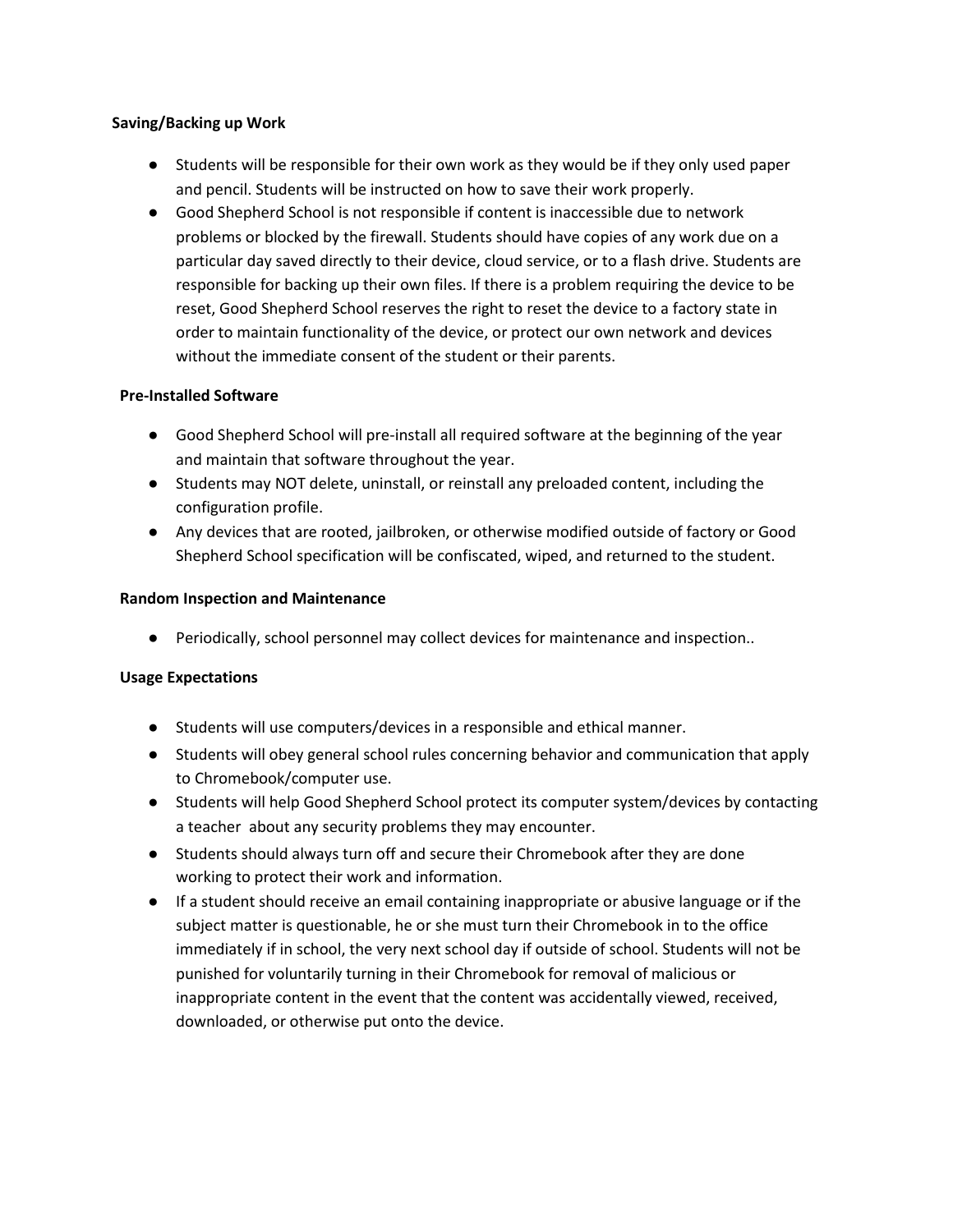#### **Social Media Access and Communications during School**

- No social media access while at school.
- No form of communication using the Chromebook during school except for class-related email and Google Classroom. This includes text messages and Facebook Messenger, and communications from parents. (Please call the office if you need to reach your child.)

# **Privacy and Confidentiality**

- The use of passwords and other forms of security built into the Chromebook are allowed and students are strongly encouraged to create their own password.
- Private data should not be kept on the Chromebooks.
- Good Shepherd School will not be held responsible for lost or stolen personal information stored on an improperly secured Chromebook.

## **Using the Chromebooks At Home**

● Students are expected to adhere to the guidelines of Good Shepherd School and should not access any content considered inappropriate. See inappropriate use definition below.

## **Computer Use**

- Students will use all computers and electronic devices at Good Shepherd School in a responsible and respectful manner.
- Students will not attempt to modify or change computer settings to alter computer functions.
- Any form of "hacking" via hardware or software is strictly prohibited.
- Vandalism will not be tolerated.
- Students are not permitted to use school equipment to maintain personal accounts or for media consumption not directly pertaining to a class. This includes social media and YouTube access during school.
- Students are not, under any circumstance, to access Netflix, Hulu, or another streaming service unless directed to do so by a teacher for class.
- To prevent lice and other parasite infestations or diseases, students are required to have their own headphones. Good Shepherd School will not be providing headphones to students.
- Students are to keep track of and maintain their devices and equipment.
- Damages due to a student's negligence or intent will be addressed with the proper disciplinary actions, and any costs incurred as a result of the student's behavior will be the responsibility of the parents.

#### **Inappropriate Use**

- Illegal installation or transmission of copyrighted materials.
- Any action that violates existing school policy or public law.
- Sending, accessing, uploading, downloading, or distributing offensive, profane, threatening, pornographic, obscene, or sexually explicit materials.
- Use of chat rooms, sites selling term papers, book reports and other forms of student work.
- Messaging services (i.e. iMessage, MSN Messenger, ICQ, Facebook Messenger, etc.)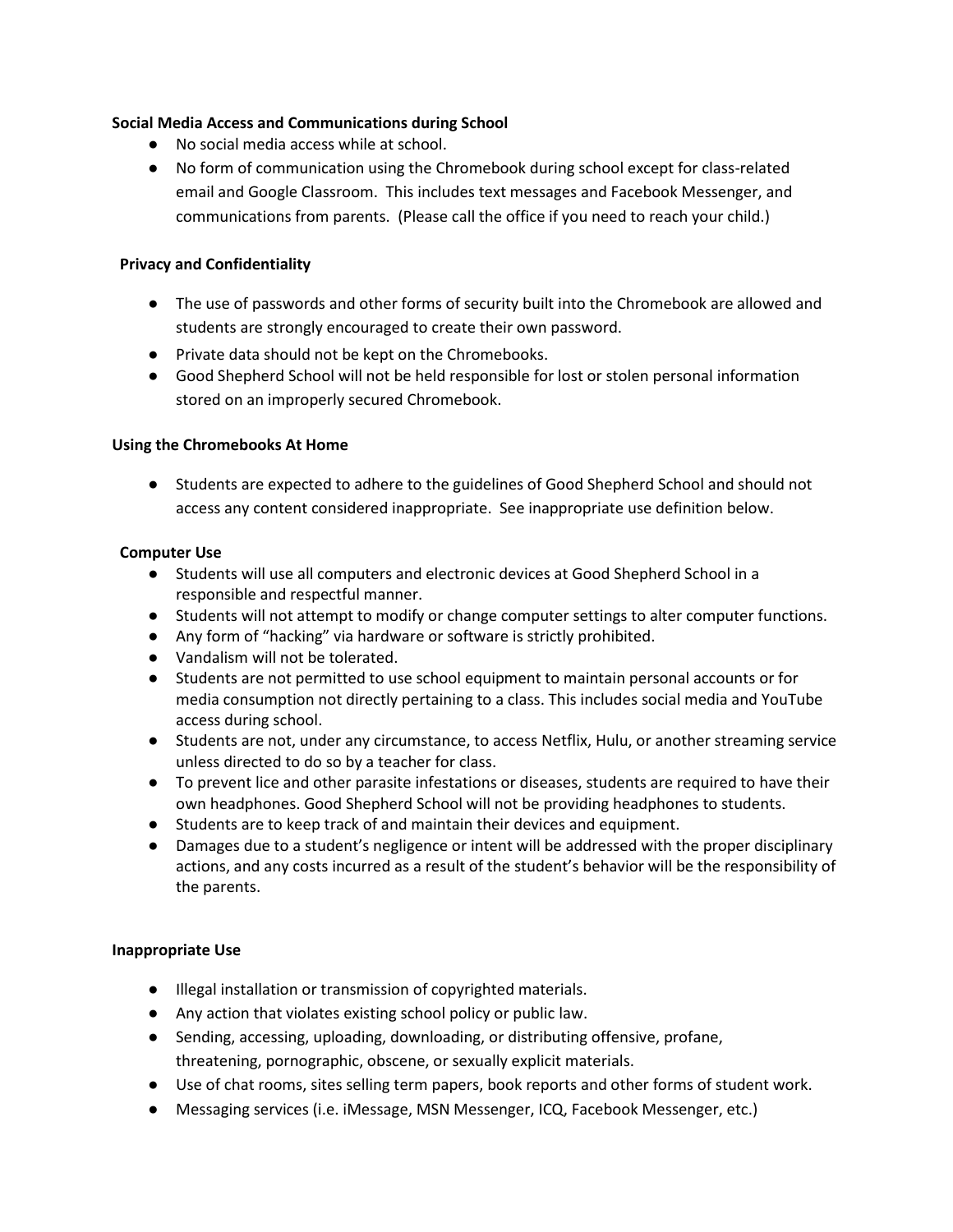- Using social media applications during school hours on the school premises.
- Unauthorized Internet or computer games.
- Use of outside data disks or external attachments without prior approval from the teacher.
- Removing the preinstalled Good Shepherd School configuration profile.
- Downloading apps deemed inappropriate by the school.
- Spamming sending mass or inappropriate emails.
- Gaining access to another student's accounts, files, and/or data.
- Use of the school's Internet/email accounts for financial or commercial gain or for any illegal activity.
- Providing personal information, for any reason, over the Internet. This includes, but is not limited to, setting up Internet accounts including those necessary for chat rooms, eBay, email, etc.
- Vandalism (any malicious attempt to harm or destroy hardware, software, or data, including, but not limited to, the uploading or creation of computer viruses or computer programs that can infiltrate computer systems and/or damage software components) of school equipment.
- Bypassing the Good Shepherd School web filter through a web proxy or VPN.
- Photographing, recording video/audio and/or posting or publishing photos or recordings of others, including teachers and fellow students, without the subject's permission or knowledge..

# **Consequences of Inappropriate Use**

- If a student violates any part of the above policy, he/she will be subject to consequences as listed in the Good Shepherd School Handbook. For electronic devices specifically, the following guidelines apply:
- The minimum punishment for any inappropriate use or content is immediate confiscation of the device for removal of the content.
- Revocation of additional privileges may occur based on the severity of the offense.
- Confiscation of a device is not an excuse for missed assignments.
- Parents may be required to get their child's Chromebook from the office after school.
- Cyberbullying will NOT be tolerated at Good Shepherd School.

#### **Media Release**

Students, parents, and faculty and staff are all required to sign a media release form indicating whether or not they wish for themselves or their children to be shown publicly in photography of school activities. Parents may wish for their child's identity to remain concealed and Good Shepherd School is ready and able to honor that.

Students whose media release was returned with a negative or not returned at all will not appear in photography of events for the school. This however, disqualifies the student from participating in Press Corps and drama club as Press Corps posts a video to the website on a weekly basis and drama